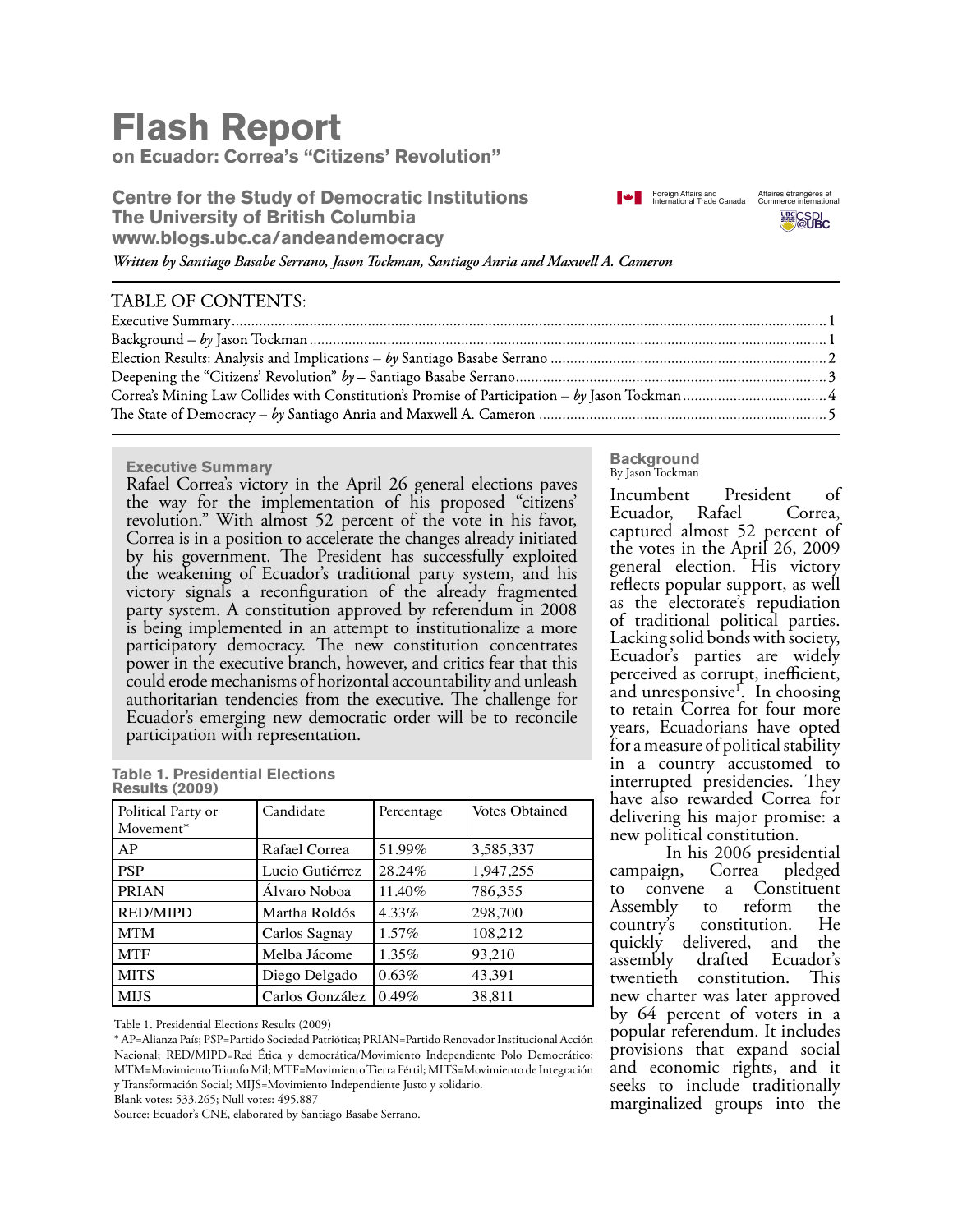political order. It also increases state control over the economy, particularly in social services, energy and natural resources. The new constitution centralizes power in the executive and allows presidents to run for two consecutive four-year terms.

However, decision to convene a constituent assembly stirred polarizing debates. In early 2007, this contention played out in bitter confrontation between the president and opposition parties. Correa emerged victorious in March 2007, when the Supreme Electoral Tribunal (TSE) stripped 57 oppositional Members of Congress of their seats. In April 2007, 82 percent of Ecuadorian voters endorsed the president's plan to convene a Constituent Assembly2 . The assembly, dominated by Correa's party and other forces aligned with it, dissolved the Congress and assumed full lawmaking powers<sup>3</sup>.

Throughout this process, it became clear that Correa's approach to governance continued in line with his 2006 presidential campaign. As a political outsider, Correa used personal charisma and<br>media savvy to "disorient, media savvy to



Photo Credit Yamil Salinas Martínez under Creative Commons licence

(CNE) announced that elections for the president, National Assembly, provincial prefects and mayors would be held in April 2009. President Correa's position in national polls consistently hovered around 50 percent, with the remainder of support divided among a fragmented field of candidates, none of which individually surpassed 20 percent.

 While Correa won a decisive victory in the April elections, his party, Alianza País (AP), did not achieve an absolute majority in the National Assembly. Although it did become a predominant force in the legislature, Correa and AP

**As a political outsider, Correa used personal charisma and media savvy to "disorient, demoralize and disorganize political opponents."4**

demoralize and disorganize political opponents."4 In office, his presidential style has been plebiscitary, both in terms of Correa's use of referenda to institute major reforms, and his unmediated appeals to an illdefined pueblo ("the people") in order to bypass institutions.

 In November 2008, in accordance with the newly approved constitution, the National Electoral Commission

will still have to cooperate with small left-wing forces to secure a narrow majority. Reaching accords with these groups may not be an easy task, however, as some of these forces recently moved into the opposition in response to Correa's policies<br>and style. For instance, and style. For instance,<br>the Movimiento Popular Movimiento Democrático, which is the largest leftist party after AP, has recently expressed its opposition

to the government. Having lost the MPD as a potential ally (and having alienated other<br>progressive forces), Correa  $progressive$  forces), and AP will have to negotiate alliances with a handful of<br>atomized left-wing parties atomized left-wing in order to avoid legislative gridlock. The questions will be how, and with whom.

**Election Results: Analysis and Implications**  By Santiago Basabe Serrano (translated by Santiago Anria)

Correa's victory in the April 26 general elections paves the way for the implementation of his proposed "citizens' revolution." What does this mean for Ecua-<br>dor's precarious democracy?

A president elected in the first round, and a new conception of democracy

Correa's popular support is un- precedented since Ecuador's return to democracy in 1979. According to the CNE, Correa received the support of 51.99 of those who voted. This was<br>enough to guarantee his re-election in the first round, as the Constitution establishes that a second round is not required if a candidate exceeds 40 percent of the vote and also defeats the nearest challenger by at least 10 points. The closest rivals – for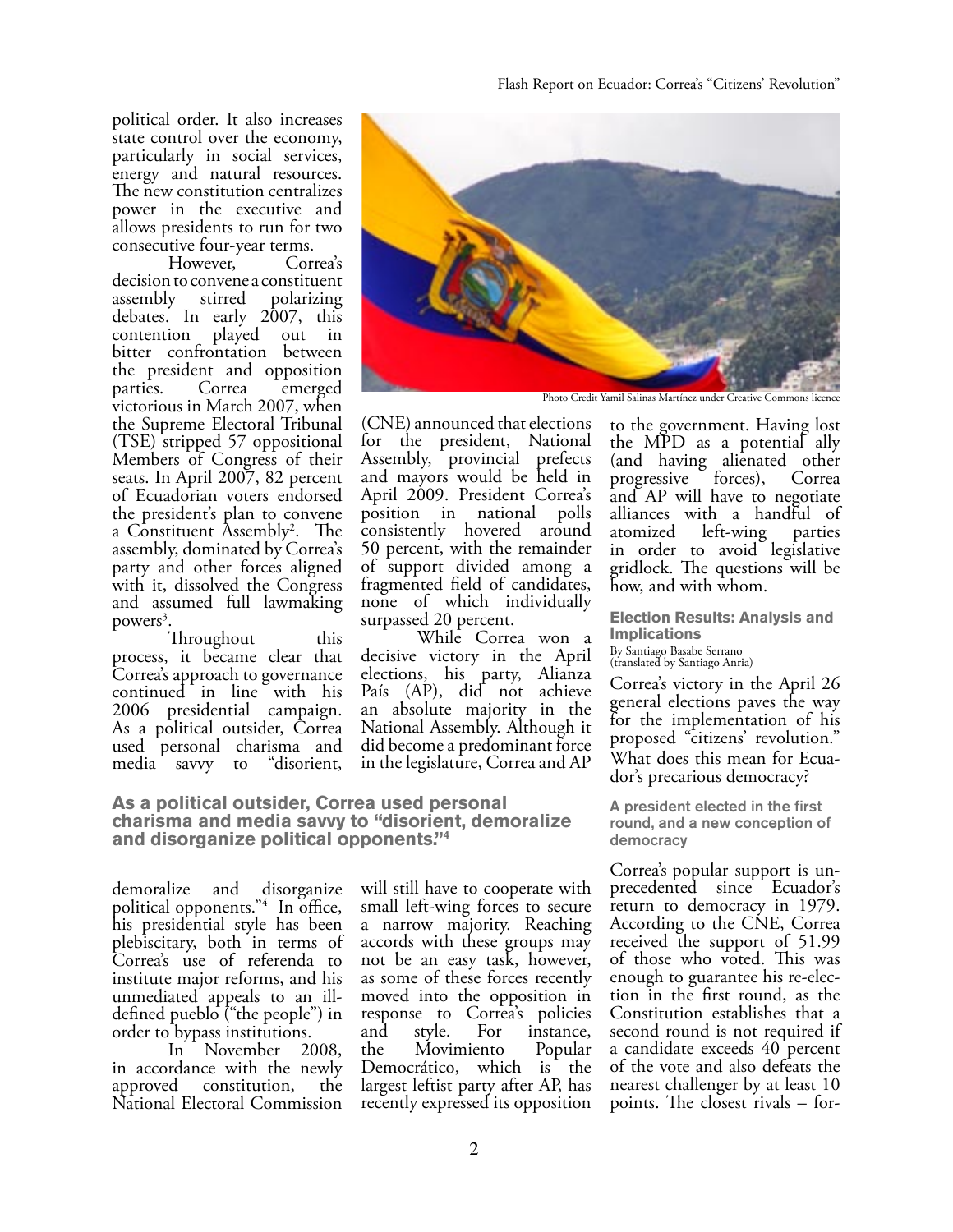mer president Lucio Gutiérrez, and banana magnate Álvaro Noboa – obtained 28.24 and 11.40 percent of the votes re- spectively.

 On January 15, 2007, President Correa assumed of-<br>fice for the first time. However, the new constitution establishes<br>that his first mandate will begin in August 2009. Given that the new constitution allows one<br>presidential re-election, and assuming for the sake of argument that voter preferences remain constant, Correa could hypo- thetically add up to ten consec- utive years in office.

 While Correa's victory signals a reconfiguration of the already fragmented party sys-<br>tem, it also represents a new<br>way of understanding Ecuadorian democracy. In the first place, although the traditional parties retain a degree of representa-<br>tion in the Congress, AP's pre-<br>ponderance suggests that small parties may soon evaporate. A potential consequence of this tion of a party system around a hegemonic actor. In the second place, Correa's successive elector- al victories can be understood as an expression of growing popu-<br>lar acceptance of a more par-<br>ticipatory democratic regime. According to this conception of democracy, increasing popular participation — for example, through referenda — is more important and has more legiti- macy than simply the periodic election of representatives.

 In sum, Correa's landslide victory can be ex- plained through the existence of a dysfunctional party system, the atomization of the opposition ing the demands and interests of the populace), and Correa's credibility based on delivering the new constitution. The sum of these elements – together with



President Correa, October 2005 Photo Credit: Republic of Ecuador – used under Creative Commons Licence

Correa's anti-systemic discourse, ward the media, and his promise of a more centralized economic model – has shaped the electoral success of the so-called "citizens'

revolution."<br>Correa's victory, however, did not translate into a majority in the 124-seat con- gress. Although the ruling AP gained 59 seats – which ensures predominance within congress – the party will need to negoti- ate with small left-wing forces to avoid legislative gridlock. These imiento Popular Democrático (MPD), the populist Partido Roldosista Ecuatoriano (PRE), the social-democrat Izquierda Democrática (ID), and the in- digenous-backed Movimiento Pachacutik (PCK).

 Negotiating alliances may not be easy. But even if<br>Correa fails to negotiate legislative agreements with smaller parties, this would not neces- sarily lead to a stalemate. The new constitution has altered the executive-legislative balance of centrate power in the hands of the president. Failing to stitch up a majority in congress, Correa could rule by presiden- tial decree, and rely more on ap-

peals to the ballot-box to reach his policy objectives.<br>AP perform

performed well sub-nationally, where it won several provincial governments and mayoralties. It did well in the provinces of Pichincha and Azuay (home of two of the most important Ecuadorian cities,<br>Quito and Cuenca, respectively). Notwithstanding its success in those provinces and cities, AP found it difficult to penetrate in the province of Guayas and in the city of Guayaquil (Ecuador's ly active center). These difficul-<br>ties constitute a pressing chal-<br>lenge for the Correa-led ruling movement. It should be noted that Jaime Nebot and his centerright Social Christian Party won the mayoralty of Guayaquil, as well as the provincial govern- ment of Guayas.

**Deepening the "Citizens' Revolution"?**  By Santiago Basabe Serrano (translated by Santiago Anria)

After the presidential results<br>were made available, Correa announced his intention to deep-<br>en, radicalize, and accelerate the changes already initiated by his government. Considering his statements and trajectory, it is possible to outline some of the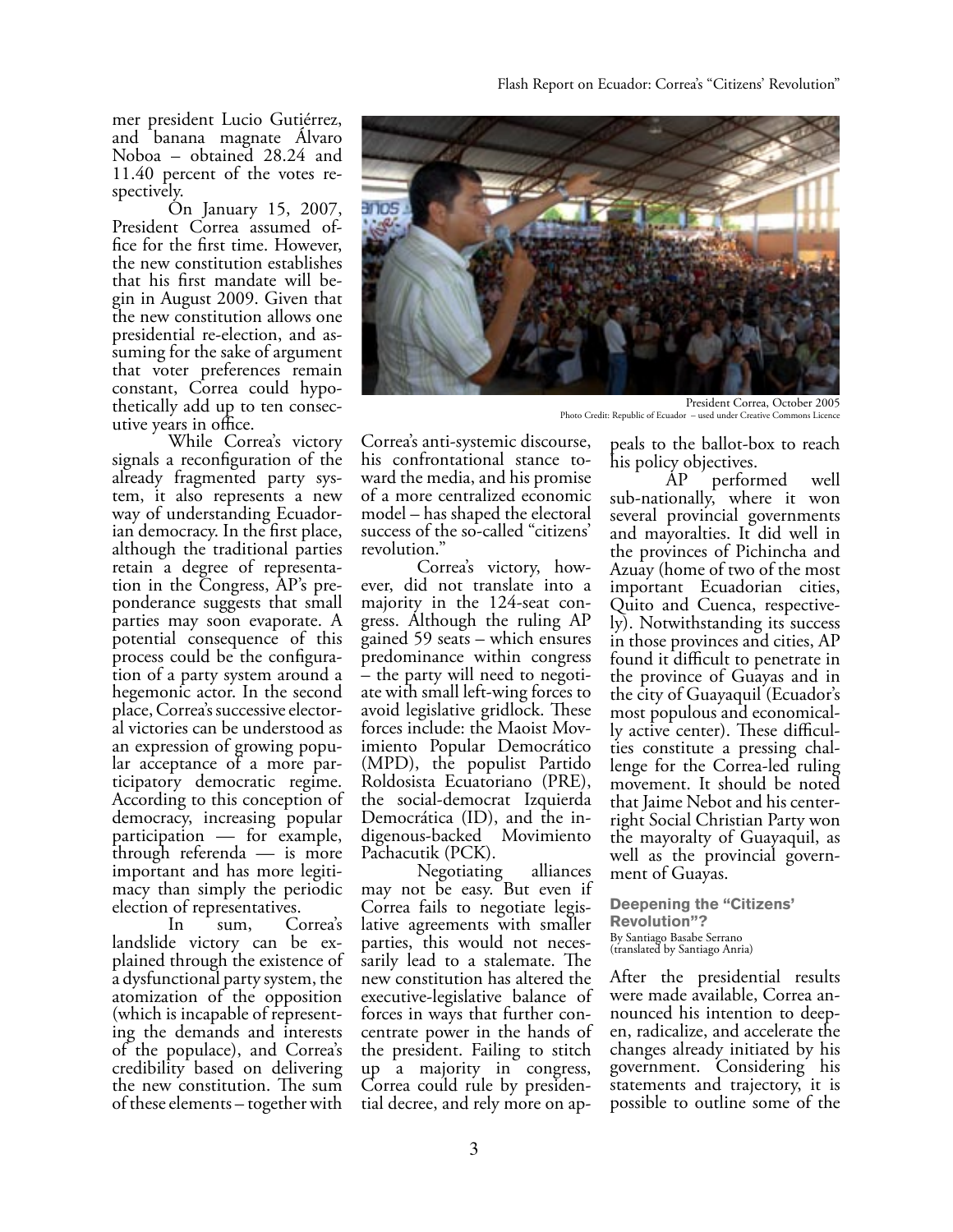political and economic strategies that Correa may follow in his next term. In the political front, the spaces for dialogue and co- operation with actors in the opposition seem to be diminish- ing. Although AP's ruling bloc will need some additional votes to gain legislative majorities, the possibilities of building mid- to long-term alliances with other forces may involve higher trans- action costs than exchanging patronage resources as dictated by the conjuncture. It follows that Correa's confrontational logic will not necessarily be modified, as arguments against this logic do not outweigh its benefits.

 Nonetheless, due to the relative absence of solid party structures and the exhaustion of<br>the anti-media discourse, Correa's confrontational strategy<br>needs to rapidly identify new actors that guarantee its credibility and endurance. For instance, the recent conflict with Colom-<br>bia and the alleged interference<br>of American influence in the Ecuadorian national intelligence service stand as key events in the<br>construction of potential confrontational references. In this context, the discourse against "imperialism and its allies" pro- vides legitimacy in two different directions: it legitimizes both socialist model that Correa and other regional leaders seek to promote, as well as the institu- tional changes that are part of their regional project.

 In the economic front, the government's vision of as- signing a key role to the state for economic planning and the necessity of generating clienteles where AP is not hegemonic, sit uncomfortably with the dollar-<br>ized economic regime. The rea-<br>sons for retaining the US dollar have to do with the high price of oil, which remained high until last year's third trimester,

**Correa's Mining Law Collides with Constitution's Promise of Participation** 

By Jason Tockman

In late 2008, enjoying an approval rating of 70 percent and a considerable lead in the presidential campaign, Correa decided to undertake the controversial reform of the country's mining laws. His goal was to grant large-scale open pit mining concessions on millions of hectares. But the law drew strong criticism from groups who made up Correa's base of support, due in part to the lack of public debate permitted for an issue of great importance to many of Ecuador's social movements.<sup>5</sup> Notwithstanding criticisms, Correa rushed the mining law through Ecuador's transitional legislative commission (called the "Congresillo" or "little Congress"), which approved it in January 2009.

 Indigenous confederations, environmental groups and many local communities that would be negatively affected by the new mining law quickly mobilized. They accused Correa of embracing the type of neoliberal policies against which he had campaigned. Thousands of Ecuadorians joined marches, roadblocks, and hunger strikes across the country, including a national "Day of Mobilization for Life" on January 20. Correa's government responded by characterizing protest groups as "fundamentalist" members of an "infantile left."

 With instructions from the executive, the police arrested community activists, and fired teargas and bullets, leaving dozens injured6 . The Ministry of Health retracted the legal status of the prominent environmental group Acción Ecológica, which many interpreted as retaliation for the role it had played in the protests; however, its status was restored after the intervention of international supporters. Nonetheless, the government's response to civil protest suggests that the social inclusion gains enshrined in the new constitution remain vulnerable as long as the organs of the state are not committed to their implementation.

 The confrontations over the mining law have precipitated a growing and possibly irreconcilable rupture in relations between the president and important social actors. For example, Humberto Cholango, president of Confederation of the Peoples of the Kichua Nation of Ecuador (ECUARUNARI), criticized the government as "anti-democratic." He also accused Correa and the Congresillo of "closing off dialogue, denying a national debate, and rushing through the approval of the mining law, which promotes a model based on the sacking of natural (extractive) resources and that favors the transnational companies" in violation of the new constitution.<sup>7</sup>

and not the government's pref- erence. But Correa's high-levels of public spending during his first two years, the decline in oil prices, and the effects of the world economic crisis may re- sult in an exchange-rate policy change in the short- to midterm.

 Finally, AP's occupation of substantial spaces of power nationally and sub-nationally should lead to four years of sta- bility and the consolidation of Correa's political project. How- ever, this claim contrasts with the executive's tendency toward plebiscitary democracy. Hav